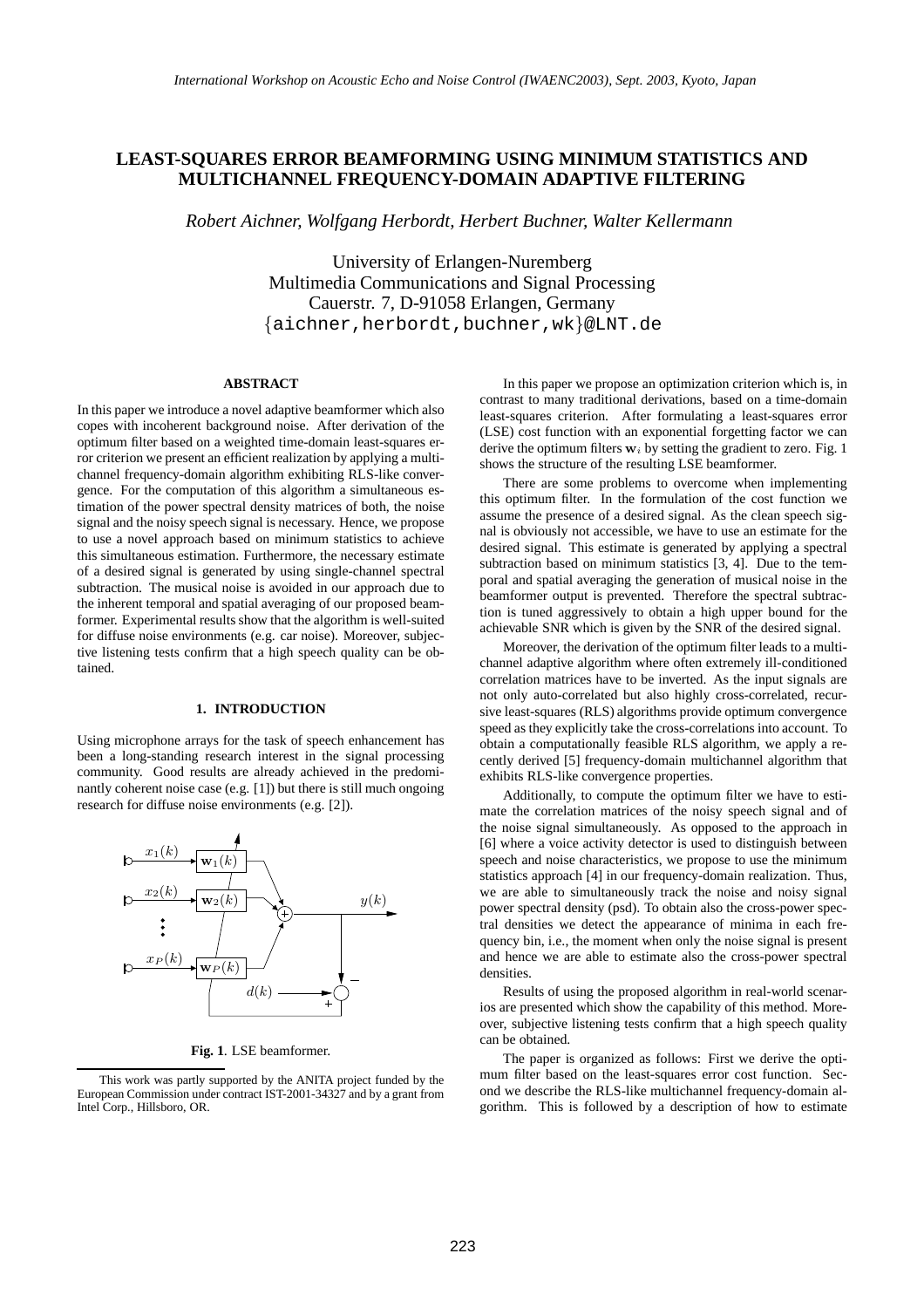the cross-spectral density matrices and the desired signal by using minimum statistics. In the end we show some experimental results.

## **2. OPTIMUM LEAST-SQUARES ERROR BEAMFORMING**

In this section we introduce the signal model and propose a leastsquares error (LSE) criterion for our beamformer setup as shown in Fig. 1. In our notation lower case boldface and upper case boldface denote vectors and matrices, respectively. Superscripts  $<sup>T</sup>$  and</sup>  $H$  denote vector or matrix transposition and complex conjugate transposition. We assume the presence of a desired speech signal  $s$  and a wideband noise signal  $n$ . Thus the sensor signals in each channel  $i = 1, \ldots, P$  may be written as

$$
x_i(k) = s_i(k) + n_i(k). \tag{1}
$$

The output of the beamformer is obtained by convolution of the sensor data with time-varying FIR filter impulse responses and summation

$$
y(k) = \mathbf{w}^{T}(k)\mathbf{x}(k)
$$
 (2)

where the P time-varying beamformer filters  $w_i(k)$  $[w_{0,i}(k), w_{1,i}(k), \ldots, w_{L-1,i}(k)]^T$  are combined in a tap-stacked  $PL \times 1$  weight vector

$$
\mathbf{w}(k) = \left[\mathbf{w}_1^T(k), \mathbf{w}_2^T(k), \dots, \mathbf{w}_P^T(k)\right]^T.
$$
 (3)

Accordingly, the  $PL \times 1$  sensor data vector  $\mathbf{x}(k)$  is defined as

$$
\mathbf{x}(k) = \left[ \mathbf{x}_1^T(k), \mathbf{x}_2^T(k), \dots, \mathbf{x}_P^T(k) \right]^T, \tag{4}
$$

$$
\mathbf{x}_i(k) = [x_i(k), x_i(k-1), \dots, x_i(k-L)]^T. \quad (5)
$$

Similarly to (1) we can write the sensor data vector as combination of speech signal  $s(k)$  and noise signal  $n(k)$ 

$$
\mathbf{x}(k) = \mathbf{s}(k) + \mathbf{n}(k) \tag{6}
$$

## **2.1. Weighted error criterion**

We derive an optimum beamformer for non-stationary signals in the time domain in a least squares error (LSE) sense. To take the non-stationarity into account we formulate the beamformer using time averages over finite data blocks instead of using stochastic expectations. As the speech signal  $s(k)$  is not accessible, we can only obtain an estimate for the speech component  $s(k)$  which is denoted as desired signal  $d(k)$ . Hence, we define the estimation error  $e(k)$  as the difference between the multichannel filter output and the desired signal  $d(k)$  (see Fig. 1)

$$
e(k) = d(k) - \mathbf{w}^{T}(k)\mathbf{x}(k)
$$
  
=  $d(k) - \mathbf{w}^{T}(k) (\mathbf{s}(k) + \mathbf{n}(k)).$  (7)

To express the estimation error  $e(k)$  (7) in a block-by-block manner we introduce the desired signal vector  $\mathbf{d}(m)$  of size  $L \times 1$  and the  $PL \times L$  data matrix  $\mathbf{X}(m)$ 

$$
\mathbf{d}(m) = [d(mL), d(mL+1), \dots, d(mL+L-1)]^T(8)
$$
  

$$
\mathbf{X}(m) = [\mathbf{x}(mL), \mathbf{x}(mL+1), \dots, \mathbf{x}(mL+L-1)]. (9)
$$

where m denotes the block index. The data matrix  $\mathbf{X}(m)$  can be splitted according to (1) into a matrix with speech signal components  $\mathbf{X}_s(m)$  and a matrix with interference components  $\mathbf{X}_n(m)$ . Additionally, similar to [6] we introduce a weighting factor  $\beta$  to allow a trade-off between signal distortion and residual noise. We can now write the block error  $e(m)$  as

$$
\mathbf{e}(m) = \mathbf{d}(m) - \left(\mathbf{X}_s^T(m) + \beta \mathbf{X}_n^T(m)\right) \mathbf{w}(mL), \quad (10)
$$

Thus we can formulate the weighted LSE cost function with the exponential forgetting factor  $\lambda$  ( $0 \leq \lambda \leq 1$ )

$$
\mathcal{J}_{LSE}(m) = (1 - \lambda) \sum_{b=1}^{m} \lambda^{m-b} \mathbf{e}^{T}(b) \mathbf{e}(b).
$$
 (11)

## **2.2. Optimum filter**

In the following we assume that the speech signal and the noise signal are mutually orthogonal, i.e.  $\mathbf{X}_s(m)^T \mathbf{X}_n(m) = 0$ . The noise signal, however, may be correlated between the different sensors. We can now derive an optimum filter  $w_{LSE,o}(mL)$  by taking the derivative of (11) with respect to  $w(mL)$  and by setting the gradient to zero. Thus we obtain

$$
\mathbf{w}_{LSE,o}(mL) = (\Phi_x(m) + \rho \Phi_n(m))^{-1} \mathbf{X}(m) \mathbf{d}(m)
$$
 (12)

where the weighting factor  $\rho = \beta^2 - 1$  and the recursive estimates of the cross-correlation matrices with respect to (w.r.t.) the sensor signals  $\Phi_x(mL)$  and w.r.t. interference  $\Phi_n(mL)$  are given by

$$
\Phi_x(m) = \lambda \Phi_x(m-1) + (1-\lambda) \mathbf{X}(m) \mathbf{X}^T(m)
$$
 (13)  

$$
\Phi_n(m) = \lambda \Phi_n(m-1) + (1-\lambda) \mathbf{X}_n(m) \mathbf{X}_n^T(m)
$$
 (14)

#### **3. REALIZATION IN THE FREQUENCY DOMAIN**

The direct realization of (12) requires the computation of a matrix inverse of size  $PL \times PL$  (typically:  $L = 64 \dots 512$  and  $P = 2 \dots 16$ . In order to reduce the computational complexity, we propose to determine (12) in the discrete Fourier transform domain (DFT) using an efficient multichannel frequency-domain algorithm [5]. The estimation of the cross-correlation matrices  $\Phi_x$ ,  $\Phi_n$  and of the desired signal  $\mathbf{d}(m)$  will be based on minimum statistics.

## **3.1. Efficient RLS-like multichannel frequency-domain algorithm**

The performance of multichannel adaptive filtering algorithms depends strongly on the choice of the adaptation algorithm. This is due to the very ill-conditioned nature of the underlying normal equation (12) of the optimization problem to be solved iteratively. For such applications, the recursive least-squares (RLS) algorithm is known to be the optimum choice in terms of convergence speed as it exhibits properties that are independent of the eigenvalue spread.

The adaptive filters in our system are efficiently updated in the frequency (DFT) domain in a block-by-block fashion, using the Fast Fourier Transform (FFT) as a powerful vehicle. As a result of this block processing, the arithmetic complexity is significantly reduced compared to time-domain adaptive algorithms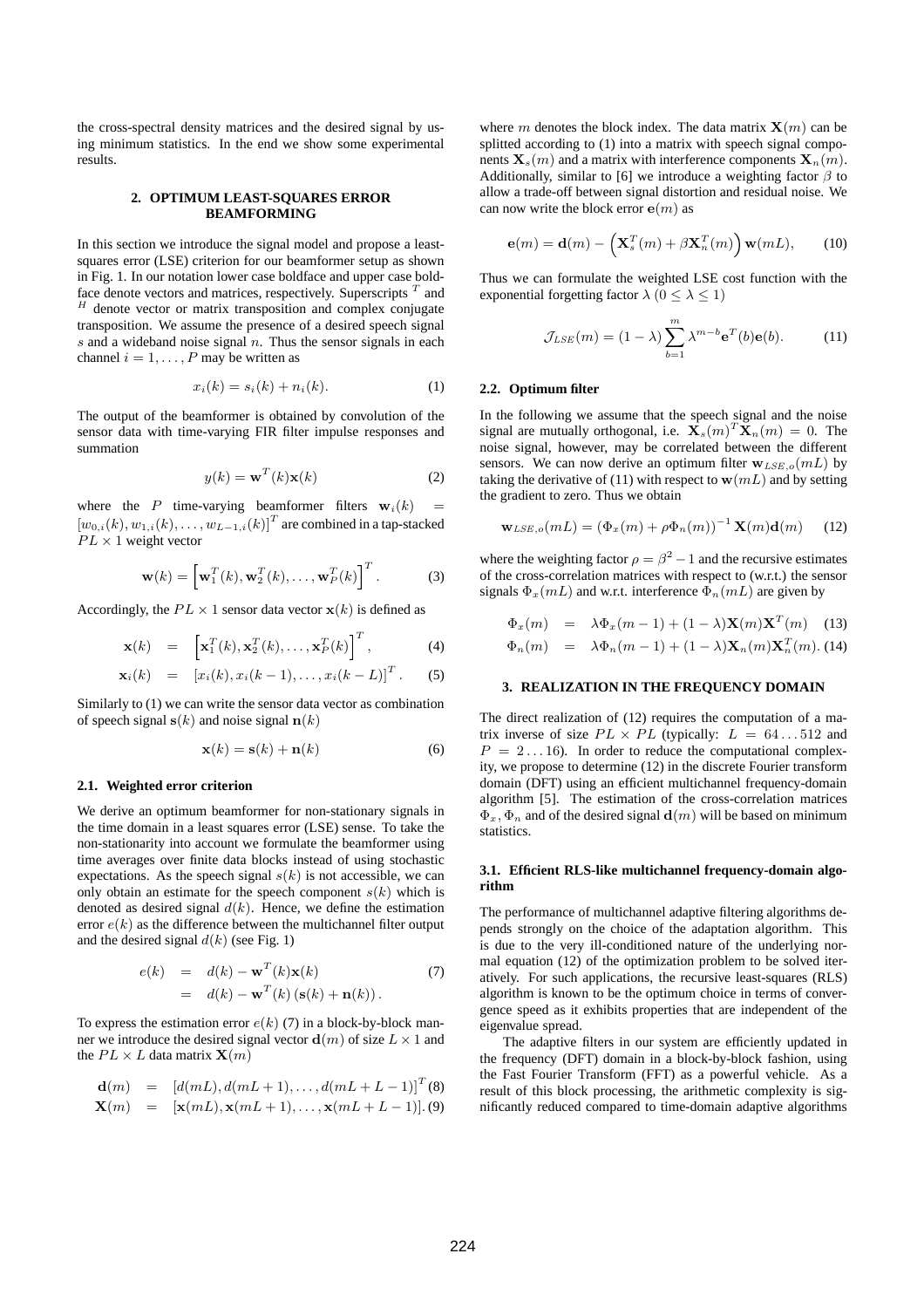while desirable RLS-like properties are maintained. The possibility to exploit the efficiency of FFT algorithms is due to the Toeplitz structure of the matrices  $X_s$  and  $X_n$  involved in (10), which results from the time-shift properties of the input signals. Consequently, by rewriting the original time-domain block error signal (10) in the frequency domain and then introducing an analogous frequency-domain cost function allows a mathematically rigorous derivation of single- and multichannel frequency-domain adaptive algorithms, as shown in [5].

In Fig. 2 the frequency-domain LSE beamforming algorithm is depicted and Table 1 summarizes the necessary steps to compute the algorithm. There  $\underline{w}_i$  and  $\underline{d}$  denote the frequency-domain representations of the estimated beamformer weights of channel  $i$ and of the desired signal, respectively. The block output signal is written as  $\mathbf{y}(m) = [y(mL), \dots, y(mL + L - 1)]^T$  and the matrix **F** is the DFT matrix of size  $2L \times 2L$ . Compared to (12) we



**Fig. 2**. Frequency-domain implementation of the LSE beamformer.

now only have to invert a  $P \times P$  matrix in each frequency bin for computing the frequency-domain Kalman gain  $K(m)$ . This can be done very efficiently as shown, e.g., in [5].

The main difficulty in implementing this algorithm is the need to estimate the desired signal and the cross-power spectral density matrix w.r.t. sensor signals and w.r.t. noise signals. This will be addressed in the next section.

## **3.2. Estimation of spectral density matrices and of the desired signal with minimum statistics**

In this paper we propose to use the minimum statistics approach [4] for the estimation of the noise characteristics. This method is based on the observation that the power of a noisy speech signal frequently decays to the power of the background noise. Hence the general idea is to track the minima of the psd of the sensor signals in each frequency bin without any distinction between speech activity and speech pause. The minima are estimates of the psd of the noise. In [4] it was also shown that for an accurate estimate of the noise psd a time and frequency-dependent psd smoothing and bias compensation is necessary. Thus unlike in [6] where a voice activity detector is used to subsequently estimate either the noise psd or the noisy speech psd, we can perform this estimation simultaneously.

**Definitions**

| $i, j = 1, \dots, P$ (number of microphone channels)                                                                        |  |
|-----------------------------------------------------------------------------------------------------------------------------|--|
| $\mathbf{W} = \text{diag} \left\{ \left[ \mathbf{0}_{1 \times L} \mathbf{1}_{1 \times L} \right] \right\}$                  |  |
| $\mu \leq 2$                                                                                                                |  |
| <b>Algorithm</b>                                                                                                            |  |
| <i>Microphone signals:</i>                                                                                                  |  |
| $\underline{\mathbf{X}}_i(m) = \text{diag}\left\{\mathbf{F}\left[x_i(mL-L+1)\cdots x_i(mL+L)\right]^T\right\}$              |  |
| $\mathbf{\underline{X}}(m) = [\mathbf{\underline{X}}_1(m), \ldots, \mathbf{\underline{X}}_P(m)]$                            |  |
| $\mathbf{X}(m) = \mathbf{X}_{\epsilon}(m) + \mathbf{X}_{\epsilon}(m)$                                                       |  |
| Power spectrum estimation w.r.t. sensor and noise signals:                                                                  |  |
| $\mathbf{S}(m) = \lambda \mathbf{S}(m-1) + (1-\lambda) \mathbf{X}^H(m) \mathbf{X}(m)$                                       |  |
| $\mathbf{S}_n(m) = \lambda \mathbf{S}_n(m-1) + (1-\lambda) \underline{\mathbf{X}}_n^H(m) \underline{\mathbf{X}}_n(m)$       |  |
| $\mathbf{S}(m) = \mathbf{S}(m) + \rho \mathbf{S}_n(m)$                                                                      |  |
| Kalman gain computation:                                                                                                    |  |
| $\mathbf{K}(m) = (1 - \lambda)\tilde{\mathbf{S}}^{-1}\mathbf{X}^{H}(m)$                                                     |  |
| Filtering:                                                                                                                  |  |
| $\mathbf{y}(m) = \sum_{i=1}^{P} \mathbf{\underline{X}}_{i}(m) \mathbf{\underline{w}}_{i}(m)$                                |  |
| $\tilde{\mathbf{e}}(m) = \left[\mathbf{0}_{1 \times L} \mathbf{d}^T(m)\right]^T - \mathbf{W} \mathbf{F}^{-1} \mathbf{y}(m)$ |  |
| $\tilde{\mathbf{e}}(m) = \mathbf{F}\tilde{\mathbf{e}}(m)$                                                                   |  |
| $\mathbf{w}_i(m+1) = \mathbf{w}_i(m) + \mu \mathbf{K}_i(m) \tilde{\mathbf{e}}(m)$                                           |  |
| Output signal:                                                                                                              |  |
| $\mathbf{y}(m) = \mathbf{W} \mathbf{F}^{-1} \mathbf{y}(m)$                                                                  |  |

**Table 1.**  $P \times 1$ -channel frequency-domain adaptive filtering

However, in the frequency-domain counterpart of (13), (14) described in Table 1, not only the psd but also the cross-power spectral densities of the noisy signal  $x_i$  and the background noise  $n_i$  are required. They are estimated and averaged recursively for each frequency bin whenever we detect a minimum (i.e. speech pause) of the noisy speech signal. This method gives an accurate estimate of the noise spectral density matrix for slowly timevarying noise statistics.

The other difficulty we have to deal with is the need of a desired signal  $d(k)$ . In [6] this was circumvented by selecting a one microphone channel as a reference channel and then simply subtracting the estimated noise signal from the reference channel and using the result as estimate of the desired signal.

Here we propose to use the noise characteristics estimated with minimum statistics and then apply a single-channel spectral subtraction rule [3]. This allows a more sophisticated estimation of the desired signal than a simple subtraction in the time-domain. To increase robustness we average the desired signal over all P channels. In single-channel noise reduction we can often perceive musical noise resulting from the nonstationarity of the noise background. This effect can be decreased by the introduction of an oversubtraction factor and a limitation of the maximum subtraction by a spectral floor constant. However, the residual musical noise is still audible.

In our algorithm, the LSE beamformer is trying to adapt to the desired signal  $d(k)$  (i.e. the single-channel spectral subtraction solution) in the least-squares sense. Therefore the upper bound of the achievable SNR by using LSE beamforming is given by the SNR of the desired signal. The desired signal is generated by singlechannel noise reduction, where always a tradeoff between musical noise and SNR enhancement exists. To obtain a high upper bound we will tune the spectral subtraction parameters aggressively to obtain a desired signal  $d(k)$  with high SNR leading to high musical noise.